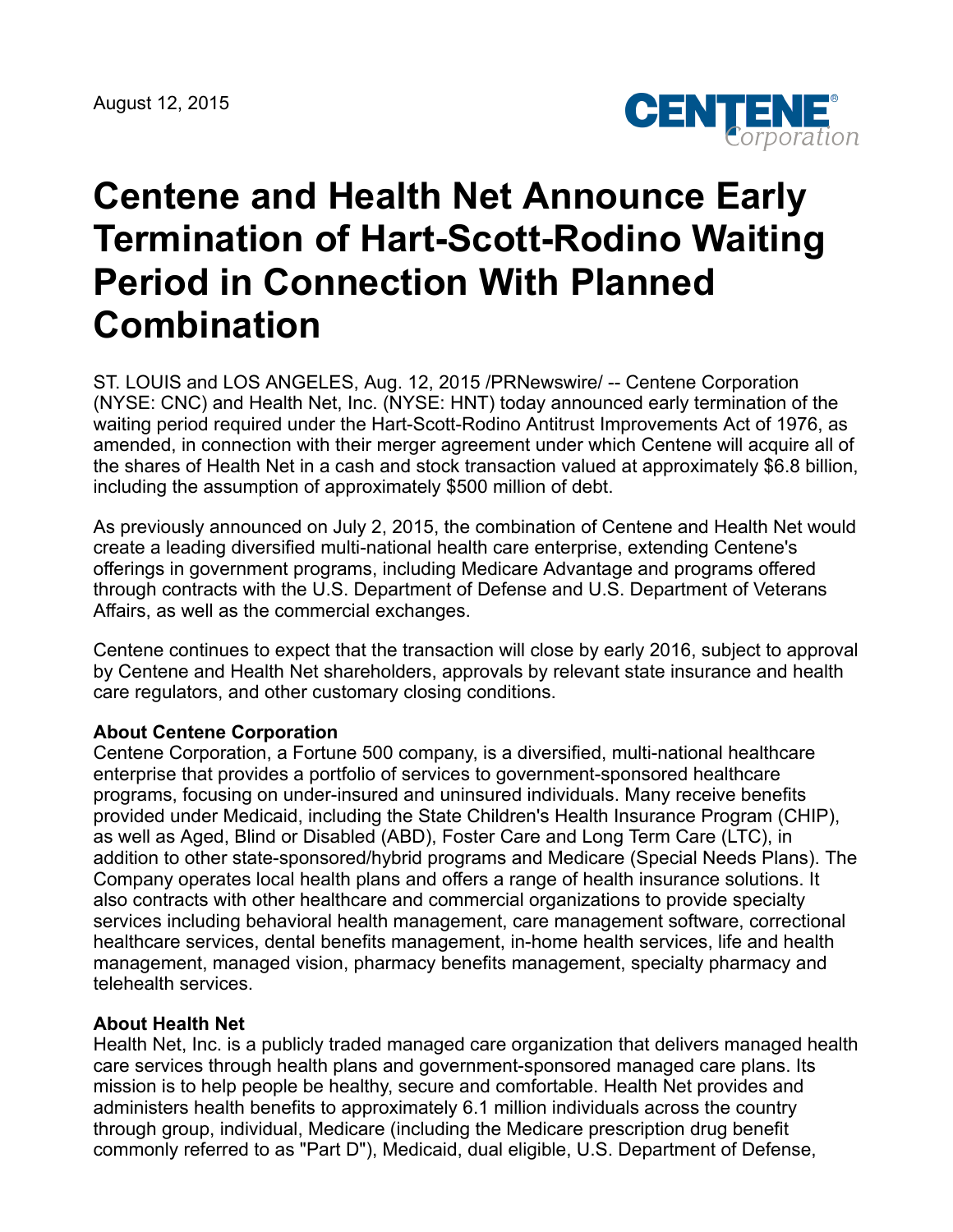including TRICARE, and U.S. Department of Veterans Affairs programs. Health Net also offers behavioral health, substance abuse and employee assistance programs, and managed health care products related to prescription drugs.

For more information on Health Net, Inc., please visit Health Net's website at [www.healthnet.com](http://www.healthnet.com/).

#### **Forward Looking Statements**

This press release contains certain forward-looking statements with respect to the financial condition, results of operations and business of Centene, Health Net and the combined businesses of Centene and Health Net and certain plans and objectives of Centene and Health Net with respect thereto, including the expected benefits of the proposed merger. These forward-looking statements can be identified by the fact that they do not relate only to historical or current facts. Forward-looking statements often use words such as "anticipate," "target," "expect," "estimate," "intend," "plan," "goal," "believe," "hope," "aim," "continue," "will," "may," "would," "could" or "should" or other words of similar meaning or the negative thereof. There are several factors which could cause actual plans and results to differ materially from those expressed or implied in forward-looking statements. Such factors include, but are not limited to, the expected closing date of the transaction; the possibility that the expected synergies and value creation from the proposed merger will not be realized, or will not be realized within the expected time period; the risk that the businesses will not be integrated successfully; disruption from the merger making it more difficult to maintain business and operational relationships; the risk that unexpected costs will be incurred; changes in economic conditions, political conditions, changes in federal or state laws or regulations, including the Patient Protection and Affordable Care Act and the Health Care Education Affordability Reconciliation Act and any regulations enacted thereunder, provider and state contract changes, the outcome of pending legal or regulatory proceedings, reduction in provider payments by governmental payors, the expiration of Centene's or Health Net's Medicare or Medicaid managed care contracts by federal or state governments and tax matters; the possibility that the merger does not close, including, but not limited to, due to the failure to satisfy the closing conditions, including the receipt of approval of both Centene's stockholders and Health Net's stockholders; the risk that financing for the transaction may not be available on favorable terms; and risks and uncertainties discussed in the reports that Centene and Health Net have filed with the Securities and Exchange Commission (the "SEC"). These forward-looking statements reflect Centene's and Health Net's current views with respect to future events and are based on numerous assumptions and assessments made by Centene and Health Net in light of their experience and perception of historical trends, current conditions, business strategies, operating environments, future developments and other factors they believe appropriate. By their nature, forward-looking statements involve known and unknown risks and uncertainties because they relate to events and depend on circumstances that will occur in the future. The factors described in the context of such forward-looking statements in this announcement could cause Centene's and Health Net's plans with respect to the proposed merger, actual results, performance or achievements, industry results and developments to differ materially from those expressed in or implied by such forward-looking statements. Although it is believed that the expectations reflected in such forward-looking statements are reasonable, no assurance can be given that such expectations will prove to have been correct and persons reading this announcement are therefore cautioned not to place undue reliance on these forward-looking statements which speak only as of the date of this announcement. Neither Centene nor Health Net assumes any obligation to update the information contained in this announcement (whether as a result of new information, future events or otherwise),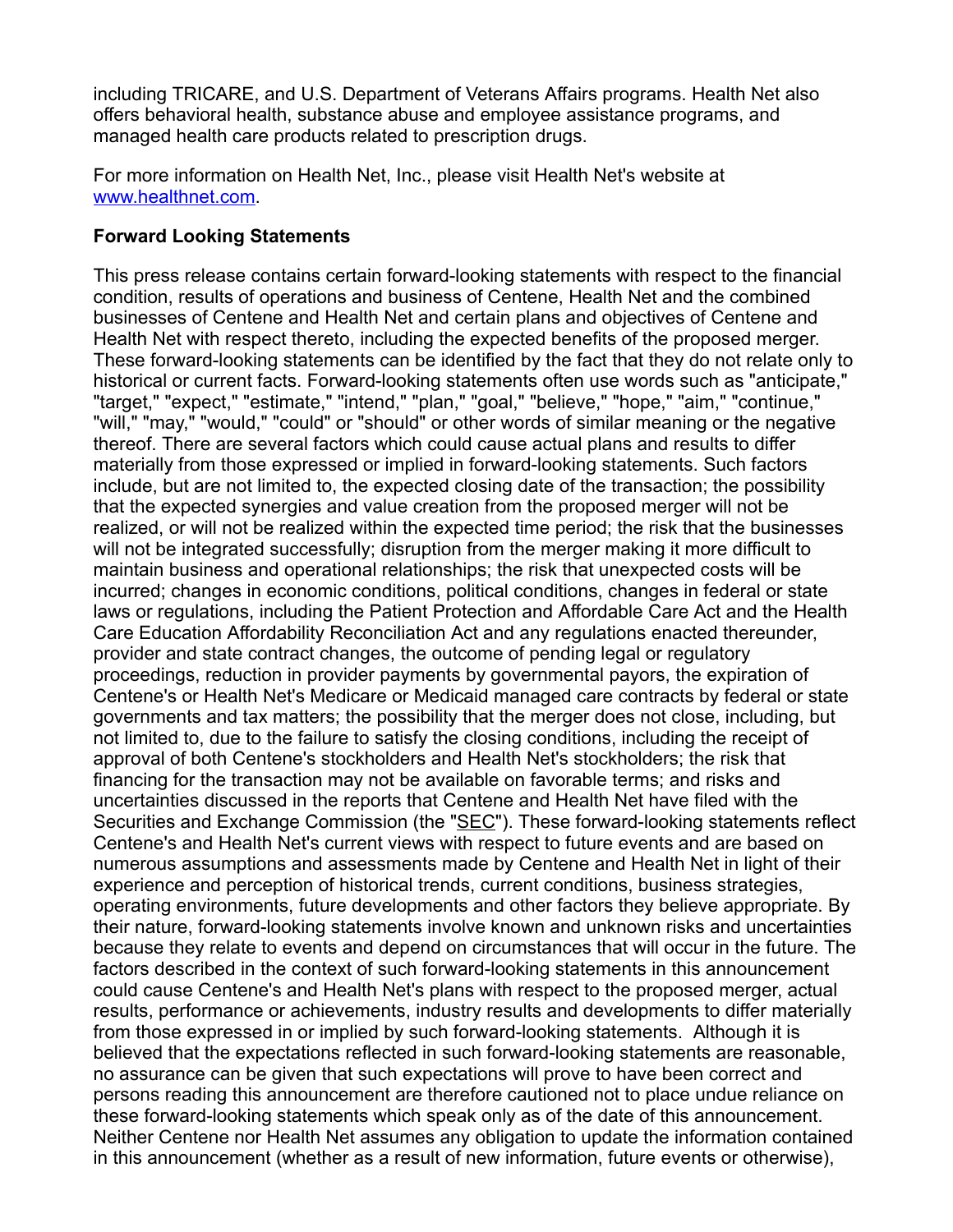except as required by applicable law. A further list and description of risks and uncertainties can be found in Centene's Annual Report on Form 10-K for the fiscal year ended December 31, 2014 and in its reports on Form 10-Q and Form 8-K as well as in Health Net's Annual Report on Form 10-K for the fiscal year ended December 31, 2014 and in its reports on Form 10-Q and Form 8-K.

## **Additional Information and Where to Find It**

The proposed merger transaction involving Centene and Health Net will be submitted to the respective stockholders of Centene and Health Net for their consideration. In connection with the proposed merger, Centene will prepare a registration statement on Form S-4 that will include a joint proxy statement/prospectus for the stockholders of Centene and Health Net to be filed with the SEC, and each will mail the joint proxy statement/prospectus to their respective stockholders and file other documents regarding the proposed transaction with the SEC. **Centene and Health Net urge investors and stockholders to read the joint proxy statement/prospectus when it becomes available, as well as other documents filed with the SEC, because they will contain important information.** Investors and security holders will be able to receive the registration statement containing the joint proxy statement/prospectus and other documents free of charge at the SEC's web site, [http://www.sec.gov](http://www.sec.gov/). These documents can also be obtained (when they are available) free of charge from Centene upon written request to the Investor Relations Department, Centene Plaza 7700 Forsyth Blvd. St. Louis, MO 63105, (314) 725-4477 or from Centene's website, <http://www.centene.com/investors/>, or from Health Net upon written request to the Investor Relations Department, Health Net, Inc. 21650 Oxnard Street Woodland Hills, CA 91367, (800) 291-6911, or from Health Net's website, [www.healthnet.com/InvestorRelations.](http://www.healthnet.com/InvestorRelations)

# **Participants in Solicitation**

Centene, Health Net and their respective directors and executive officers and other members of management and employees may be deemed to be participants in the solicitation of proxies from the respective stockholders of Centene and Health Net in favor of the merger. Information regarding the persons who may, under the rules of the SEC, be deemed participants in the solicitation of the respective stockholders of Centene and Health Net in connection with the proposed merger will be set forth in the joint proxy statement/prospectus when it is filed with the SEC. You can find information about Centene's executive officers and directors in its definitive proxy statement for its 2015 Annual Meeting of Stockholders, which was filed with the SEC on March 16, 2015. You can find information about Health Net's executive officers and directors in its definitive proxy statement for its 2015 Annual Meeting of Stockholders, which was filed with the SEC on March 26, 2015. You can obtain free copies of these documents from Centene and Health Net using the contact information above.

### **No Offer or Solicitation**

This communication shall not constitute an offer to sell or the solicitation of an offer to sell or the solicitation of an offer to buy any securities, nor shall there be any sale of securities in any jurisdiction in which such offer, solicitation or sale would be unlawful prior to registration or qualification under the securities laws of any such jurisdiction. No offer of securities shall be made except by means of a prospectus meeting the requirements of Section 10 of the Securities Act of 1933, as amended, and otherwise in accordance with applicable law.